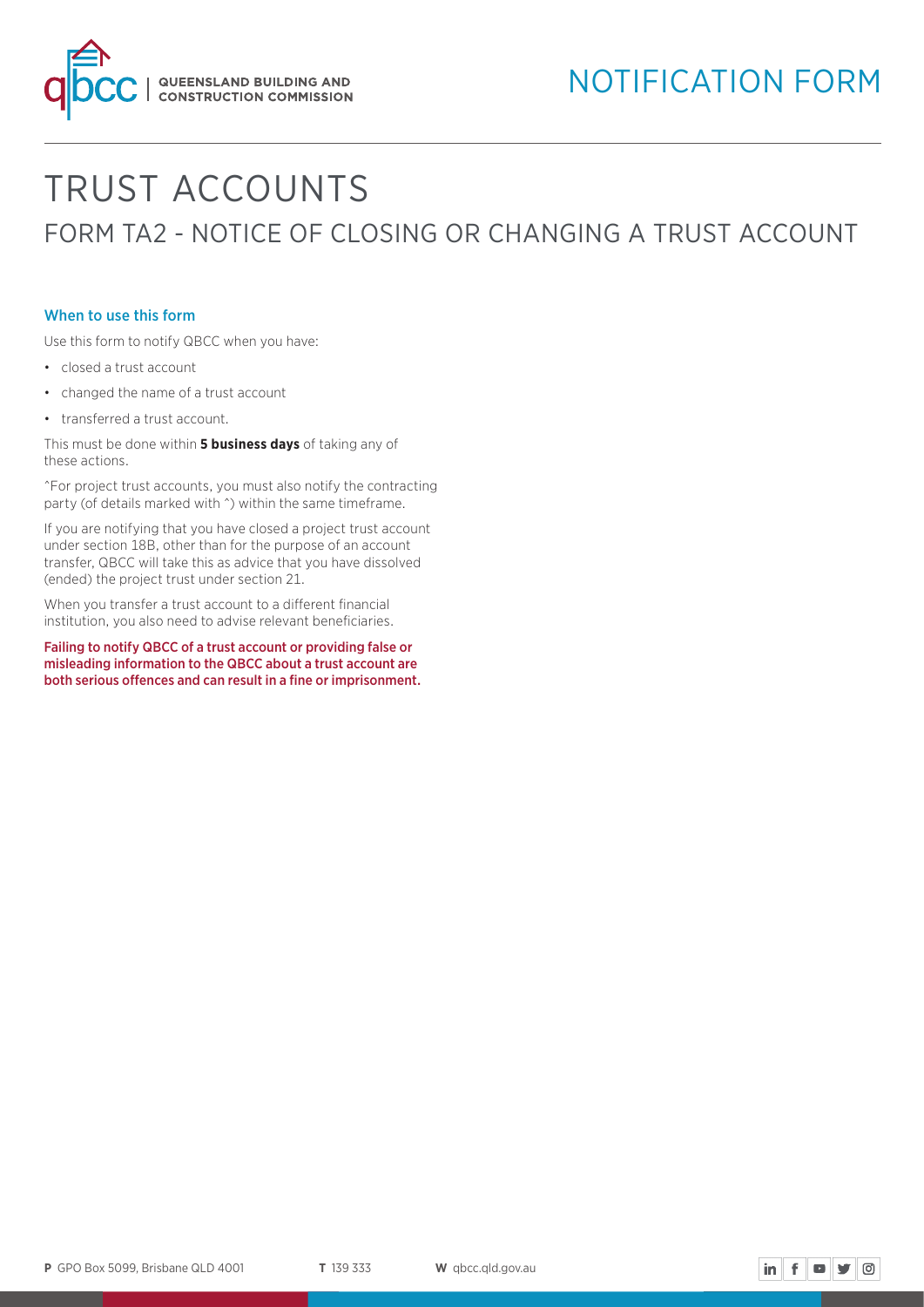

# **TRUST ACCOUNTS - FORM TA2 NOTICE OF CLOSING OR CHANGING A TRUST ACCOUNT**

#### GOVERNING LEGISLATION

Notification made under section 18B, 18C, 21, 34B and 34C of the *Building Industry Fairness (Security of Payment) Act 2017.* 

#### PRIVACY NOTICE

The QBCC is collecting personal information on this form to regulate trust accounts. This is authorised by the *Building Industry Fairness (Security of Payment) Act 2017* (BIF Act).

The QBCC must keep a register of trust accounts. The QBCC may publish information about trust accounts as determined by the Commissioner and may report statistics to other agencies. The QBCC Privacy Policy contains full use and disclosure details.

**1. TRUSTEE DETAILS**

All information held by the QBCC may be subject to application for access under the *Right to Information Act 2009* or the *Privacy Act 2009.*

#### COMPLETING THIS FORM

- Use BLACK pen only
- Print clearly in BLOCK LETTERS
- DO NOT use correction fluid cross out and initial any amendments.

#### Return your fully completed form and ALL required documents by:

Post: GPO Box 5099, Brisbane QLD 4001

In person: [QBCC Service Centres](www.qbcc.qld.gov.au/locate-office) are listed on our website [qbcc.qld.gov.au](http://qbcc.qld.gov.au )

| <b>I. IKUSILE DETAILS</b> |  |  |       |  |  |       |  |  |  |  |  |
|---------------------------|--|--|-------|--|--|-------|--|--|--|--|--|
| ^Trustee name             |  |  |       |  |  |       |  |  |  |  |  |
| ABN                       |  |  |       |  |  |       |  |  |  |  |  |
| $\sf{ACN}$                |  |  |       |  |  |       |  |  |  |  |  |
| QBCC licence number       |  |  |       |  |  |       |  |  |  |  |  |
| <b>Business address</b>   |  |  |       |  |  |       |  |  |  |  |  |
| Suburb                    |  |  |       |  |  |       |  |  |  |  |  |
| Postcode                  |  |  | State |  |  | Phone |  |  |  |  |  |
| Email                     |  |  |       |  |  |       |  |  |  |  |  |

### **2. TRUST ACCOUNT DETAILS BEFORE CLOSURE, NAME CHANGE OR TRANSFER**

Please enter the account name EXACTLY as it appears on bank records.

| Is the account a project trust account or a retention trust account?                                  |  |                     |  |                        |                 |              | Project trust account |   |   |   |   | Retention trust account |   |   |   |   |  |
|-------------------------------------------------------------------------------------------------------|--|---------------------|--|------------------------|-----------------|--------------|-----------------------|---|---|---|---|-------------------------|---|---|---|---|--|
| Note: a second form must be completed if notifying about a closure or change for both trust accounts. |  |                     |  |                        |                 |              |                       |   |   |   |   |                         |   |   |   |   |  |
| ^Account name                                                                                         |  |                     |  |                        |                 |              |                       |   |   |   |   |                         |   |   |   |   |  |
|                                                                                                       |  |                     |  |                        |                 |              |                       |   |   |   |   |                         |   |   |   |   |  |
|                                                                                                       |  |                     |  |                        |                 |              |                       |   |   |   |   |                         |   |   |   |   |  |
|                                                                                                       |  |                     |  |                        |                 |              |                       |   |   |   |   |                         |   |   |   |   |  |
| <sup>^</sup> Name of financial<br>institution                                                         |  |                     |  |                        |                 |              |                       |   |   |   |   |                         |   |   |   |   |  |
| <b>^BSB</b>                                                                                           |  |                     |  |                        | ^Account number |              |                       |   |   |   |   |                         |   |   |   |   |  |
| Has this account been closed?                                                                         |  |                     |  |                        |                 |              |                       |   |   |   |   |                         |   |   |   |   |  |
|                                                                                                       |  | Enter date and skip |  | Date account<br>closed |                 |              | D                     |   | M | M |   | Y Y                     | Y | Y |   |   |  |
| Yes, and the trust has been ended                                                                     |  | to DECLARATION      |  |                        |                 |              |                       |   |   |   |   |                         |   |   |   |   |  |
| Yes, and the trust has been                                                                           |  |                     |  | Enter date and         |                 | Date account |                       | D | D |   | M | M                       | Y | Y | Y | Y |  |
| transferred to a new account                                                                          |  | continue form       |  |                        | closed          |              |                       |   |   |   |   |                         |   |   |   |   |  |
| No, only the account name has changed                                                                 |  |                     |  | Continue form          |                 |              |                       |   |   |   |   |                         |   |   |   |   |  |
|                                                                                                       |  |                     |  |                        |                 |              |                       |   |   |   |   |                         |   |   |   |   |  |